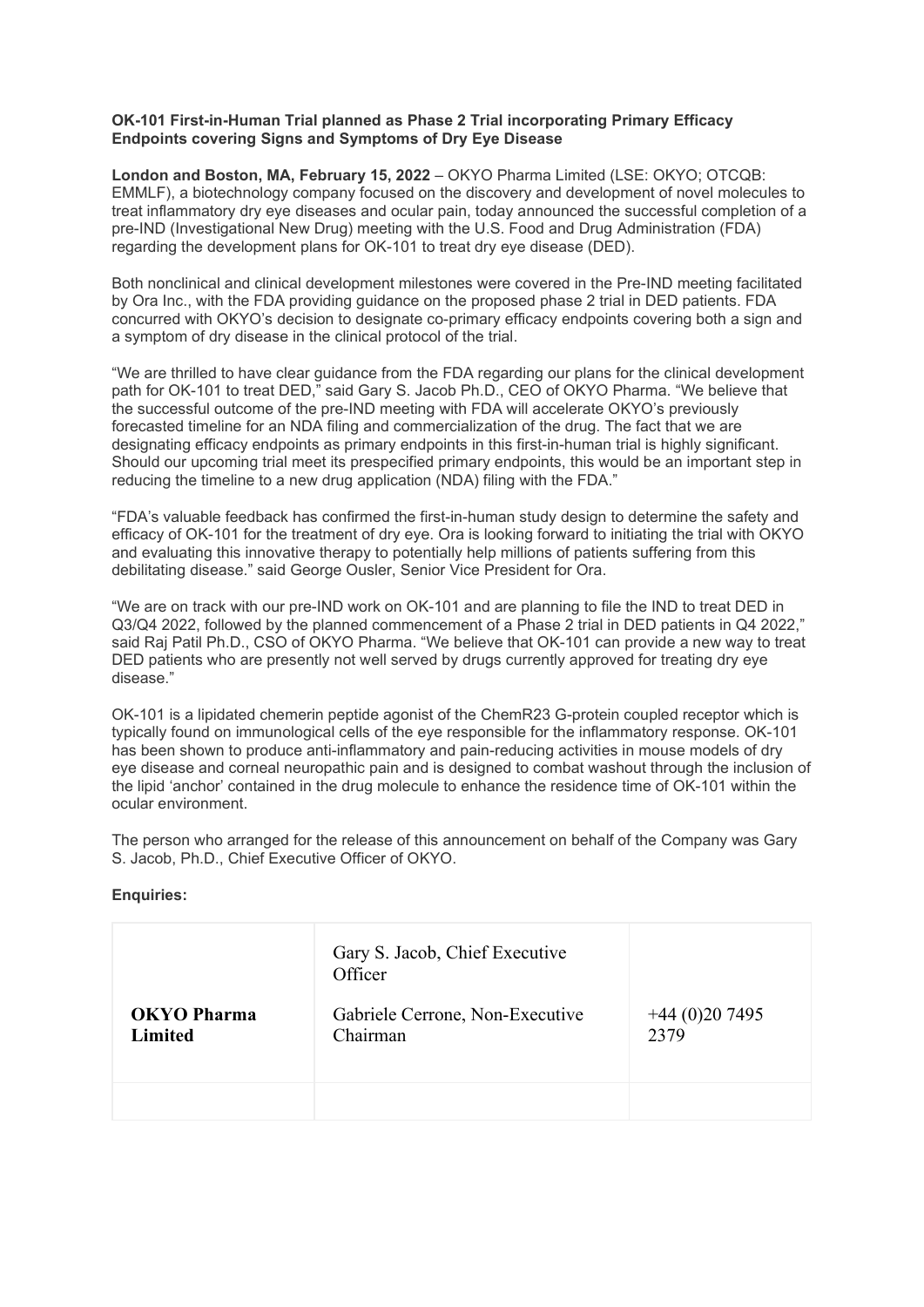| <b>Optiva Securities</b><br><b>Limited</b><br>(Broker)          | Robert Emmet | $+44(0)203981$<br>4173                |
|-----------------------------------------------------------------|--------------|---------------------------------------|
|                                                                 |              |                                       |
| <b>RedChip</b><br><b>Companies Inc.</b><br>(Investor Relations) | Dave Gentry  | dave@redchip.com<br>$+1$ 407-491-4498 |

# **Notes for Editors:**

### **About OKYO**

OKYO Pharma Limited (LSE: OKYO; OTCQB: EMMLF) is a life sciences and biotechnology company admitted to listing on the standard segment of the Official List of the UK Financial Conduct Authority and to trading on the main market for listed securities of London Stock Exchange plc. OKYO is focusing on the discovery and development of novel molecules to treat inflammatory dry eye diseases and ocular neuropathic pain.

### **About OK-101**

OK-101 is a lipidated chemerin peptide antagonist of the ChemR23 G-protein coupled receptor which is typically found on immunological cells of the eye responsible for the inflammatory response. OK-101 was developed using a membrane-anchored-peptide (MAP) technology to produce a novel longacting drug candidate for treating dry eye disease. OK-101 has been shown to produce antiinflammatory and pain-reducing activities in mouse models of dry eye disease and corneal neuropathic pain; and is designed to combat washout through the inclusion of the lipid 'anchor' contained in the candidate drug molecule to enhance the residence time of OK-101 within the ocular environment.

#### **About Ora®, Inc.**

Ora is the world's leading full-service ophthalmic drug and device development firm with offices in the United States, Europe, and Asia. For over 40 years, we have proudly helped our clients earn more than 50 product approvals. We support a wide array of organizations, from start-ups to global pharmaceutical and device companies, to efficiently bring their new products from concept to market. We bring together the world's most extensive and experienced team of ophthalmic experts, R&D professionals, and management executives to maximize the value of new product initiatives. For more information, please visit www.oraclinical.com

## **About Dry Eye Disease**

Dry eye disease is a multifactorial disease that results in ocular discomfort and tear film instability that can lead to ocular surface damage. It is often a chronic problem, particularly in older adults, and is expected to become even more prevalent with the aging population and increased use of digital screens such as computers and smart phones. Despite new product approvals, dry eye disease remains a significant unmet medical need and is one of the leading causes for patient visits to eye care specialists. Novel therapies that improve the signs and symptoms of dry eye disease will be beneficial to dry eye patients.

#### **Forward-Looking Statements**